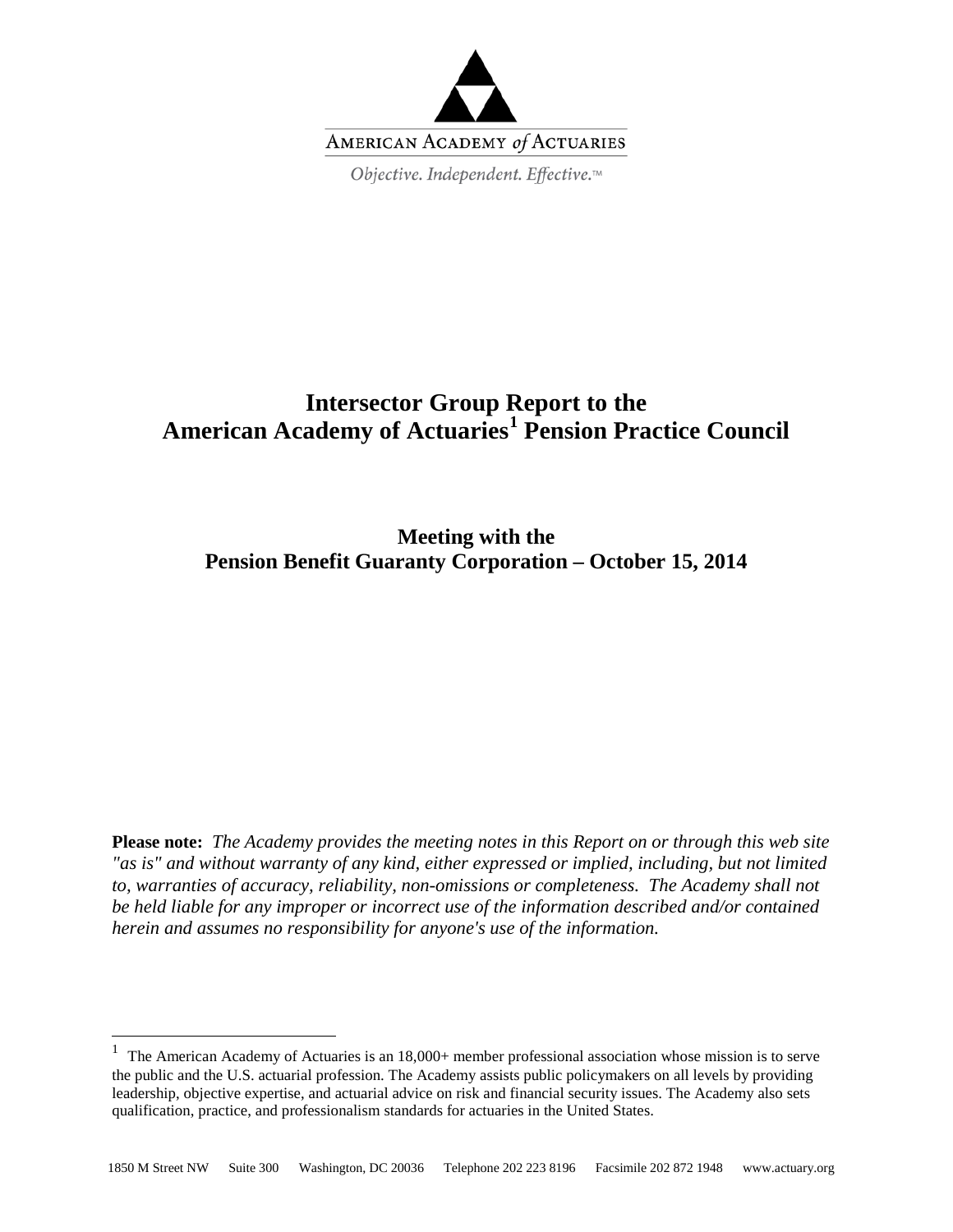#### **Notes from Intersector Meeting with PBGC October 15, 2014**

The Intersector Group is composed of two delegates from each of the following actuarial organizations: American Academy of Actuaries, Society of Actuaries, Conference of Consulting Actuaries, and ASPPA College of Pension Actuaries. Twice a year the Intersector Group meets with representatives of the Pension Benefit Guaranty Corporation (PBGC) to dialogue with them on regulatory and other issues affecting pension practice. Attending from the Intersector Group were: Tom Finnegan, Eli Greenblum, Eric Keener, Judy Miller, Heidi Rackley, Maria Sarli, and Larry Sher. Matthew Mulling, Academy staff member supporting the Intersector Group, also attended.

These meeting notes are not official statements of the PBGC and have not been reviewed by its representatives who attended the meetings. The notes merely reflect the Intersector Group's understanding of the current views of the PBGC representatives and do not represent the positions of the PBGC or of any other governmental agency and cannot be relied upon by any person for any purpose. Moreover, the PBGC has not in any way approved these notes or reviewed them to determine whether the statements herein are accurate or complete.

#### **1. Update from PBGC**

Alice Maroni is the Acting Director of the PBGC. Before joining the PBGC in 2011, Ms. Maroni was the CFO at the Smithsonian in DC. The Obama Administration has not yet nominated a successor Executive Director (who would be subject to Senate approval) following Josh Gotbaum's departure in July.

Current top priorities are the multiemployer program and the projections report.

The PBGC, Internal Revenue Service, and Department of Labor are jointly working on a longer-term project to expand electronic reporting of Form 5500 information. PBGC would like to see the age/service/salary (for hybrid plans, age/service/account balance) scatter filed electronically and discussed whether this would cause filing difficulties for actuaries. Intersector Group members reported they did not see any problem automating the creation and download of the scatter to e-filing software.

**2. Post termination audits** – Recently, in post-termination audits, the PBGC has been requiring plans to determine late retirement increases using interest and mortality regardless of the preretirement death benefit (even if there is no forfeiture upon death), unless the plan is clear that actuarial increases do not include survivorship. The PBGC apparently has been focusing on the plan's definition of "actuarial equivalent" and does not give any consideration as to whether there could be forfeiture upon death. Is this policy rooted in a legal construction or actuarial principle that the PBGC believes requires this outcome? Or does the PBGC believe that if the plan is ambiguous in this regard that it is appropriate to interpret its terms in favor of the affected employees? Would amending the plan to codify the long-standing practice of ignoring survivorship when there is no forfeiture on death raise issues for PBGC? Must such an amendment be adopted before the termination date?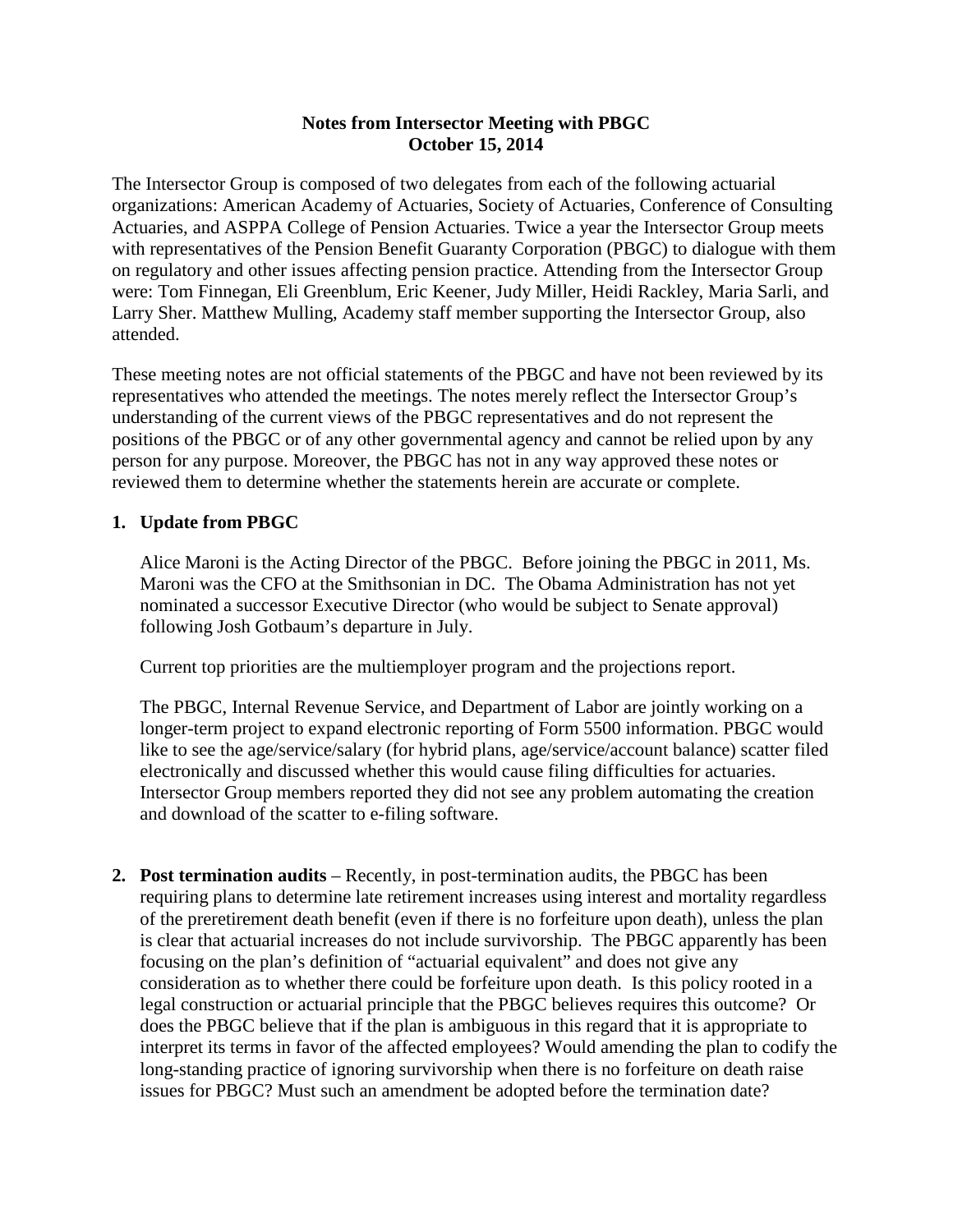#### **Discussion Summary:**

The PBGC representatives indicated this issue has come up in only two standard termination audits. In both cases, the plan document's definition of actuarial equivalence specified a precommencement mortality table and also a post-commencement mortality table. In addition, the plan provisions describing the Code Section 415 limits specifically indicated that precommencement mortality was ignored in adjusting the 415 limits for commencement age. Taken together, PBGC determined the document was unambiguous in calling for the use of pre-commencement mortality unless otherwise specified. Since the late retirement adjustment provisions were silent, they required the plans to use pre-commencement mortality in late retirement calculations.

If the plan document had been ambiguous, PBGC would have taken plan practice into account and might have taken a different position. PBGC has not raised this issue for any plans that did not list a separate pre-commencement mortality assumption. It was suggested that careful plan drafting in this area could avoid having to include mortality adjustments for deferred retirees where there was no forfeiture on death in the deferral period.

**3. Premium increases** – With the large premium increases under existing law and the prospect of further increases being enacted, does the PBGC have concerns that such increases are contrary to one of its key missions to promote DB plan sponsorship? If so, has the PBGC communicated this concern to Congress or the White House?

#### **Discussion Summary:**

The PBGC representative indicated that the agency is sensitive to this concern, that the current system (balance between fixed and variable components) already reflects that concern, and the PBGC continues to study ways for premiums to do the least harm to the system.

PBGC believes that current premiums are still below what a "true insurance cost" would be for both the multiemployer and single-employer insurance programs, and that a true market price would vary by plan sponsor. They believe a study from the 1980's that indicated PBGC undercharged for ongoing liabilities is still valid despite the premium hikes. PBGC has also reviewed UK experience with market pricing of pension insurance. The Intersector group feels that the program costs must be bifurcated, so current sponsors only pay for current coverage, not legacy costs.

The Administration's budget proposals are for PBGC to set premiums and the presumption is that they would do it using some form of underwriting – though any premium increase should be carefully crafted to "do the least harm." PBGC has spent a lot of time looking at the structure of the multiemployer program, given there is a 75+% chance that program will run out of money within 10-12 years. PBGC's single-employer premium projections take into account that employers will fund up to avoid variable-rate premiums. PBGC has also examined the ability of plan sponsors to absorb premiums and how premium increases affect employers' willingness to sponsor plans. PBGC has no secret lobbying campaign to raise premiums in the single-employer program.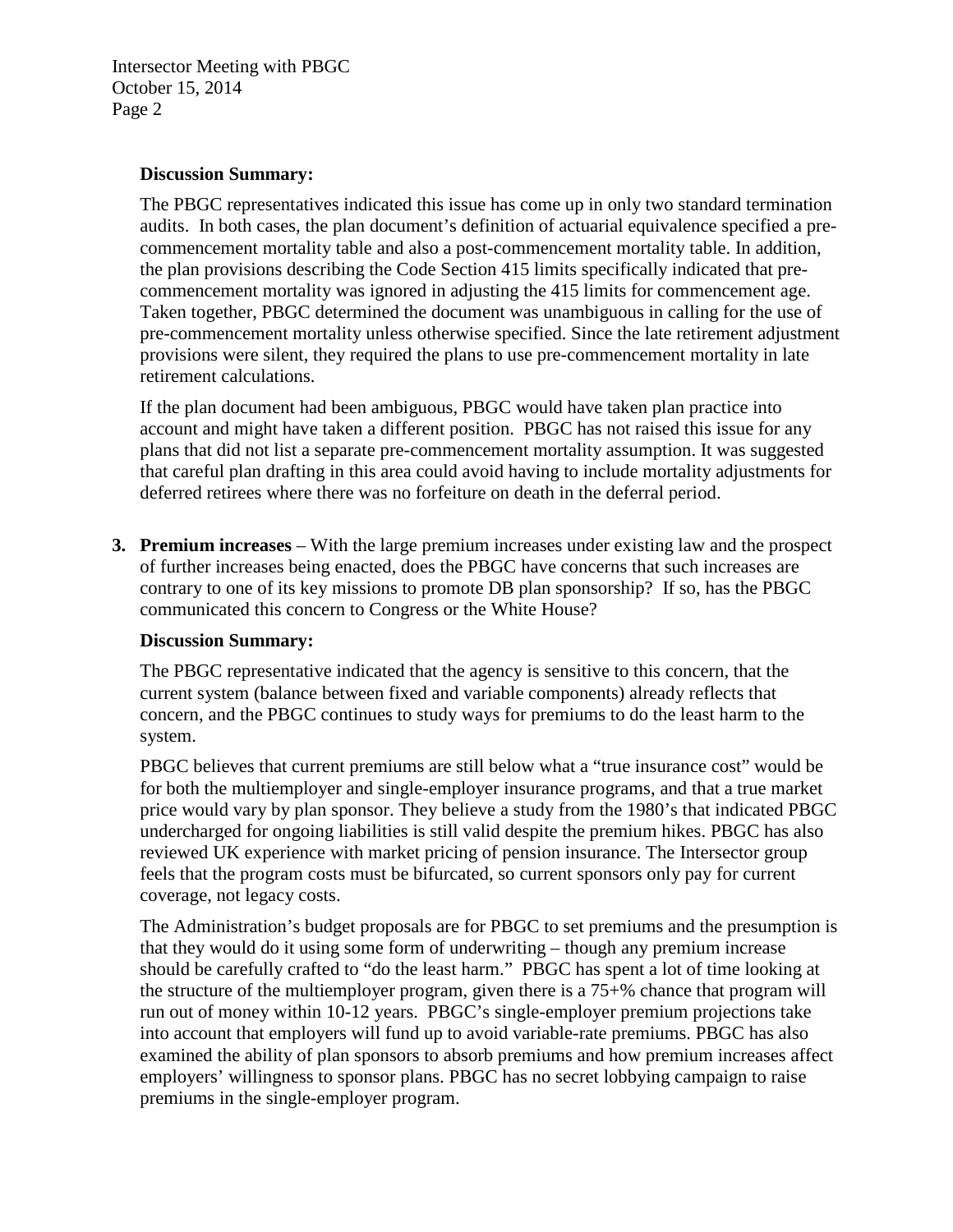**4. Multiemployer system** –With a new interim Director, should we expect any change in focus with respect to addressing the challenges, especially with respect to proposals for systemic reform, a more hands-on role for PBGC, and a revised (significantly higher) premium structure? For example, what are the implications from the PBGC "projections" report released this summer?

#### **Discussion Summary:**

PBGC does a lot more work on single-employer plans as a general rule because there are three times as many participants in single-employer plans as multiemployer plans and PBGC administers terminated single-employer plans (PBGC only provides money to fund guaranteed benefits to insolvent multiemployer plans, with the multiemployer plan continuing to administer benefits). Nonetheless, the PBGC representatives said that the multiemployer program remains a top priority, and that the PBGC is focused on helping to reach a solution to the severe problems. The PBGC Board is very interested in this subject and is studying the current system and ratcheting up the visibility of this issue, especially education about PBGC's multiemployer guarantees and how the multiemployer program works in practice.

There is a group of multiemployer plans that will fail and fall upon PBGC's guarantees if nothing changes. The 1-1.5 million participants in these plans are likely to be surprised at how low the PBGC guarantee is, and the fact that when the multiemployer program runs out of money these low guaranteed benefits will drop 10 or 20 fold (to match the multiemployer program premium receipts). In September, they sent "data collection request" letters to an additional 45 "critical status" plans; they hope actuaries will encourage their clients to respond.

**5. Single and multiemployer benefit guarantees** –We understand that an upcoming report will examine experience as to the portion of benefits that PBGC has guaranteed in historical plan terminations (and multiemployer insolvencies). Can you provide some insight on that study, and the potential policy implications?

#### **Discussion Summary:**

The PBGC representatives were not willing to say much on this now, apparently because the status of the report is far along, though there is more scrutiny required and internal discussions are ongoing. It was suggested that we keep an eye on the PBGC website, but it might be a few months until release. They also noted they are paying careful attention to how PBGC describes multiemployer guarantees on the website, in press releases, and other communications.

PBGC's 2006 report on single-employer benefit guarantees found that 84% of participants got everything they had accumulated. Of the 16% that did not get everything they had accumulated (primarily airline pilots), the average cut was 28%.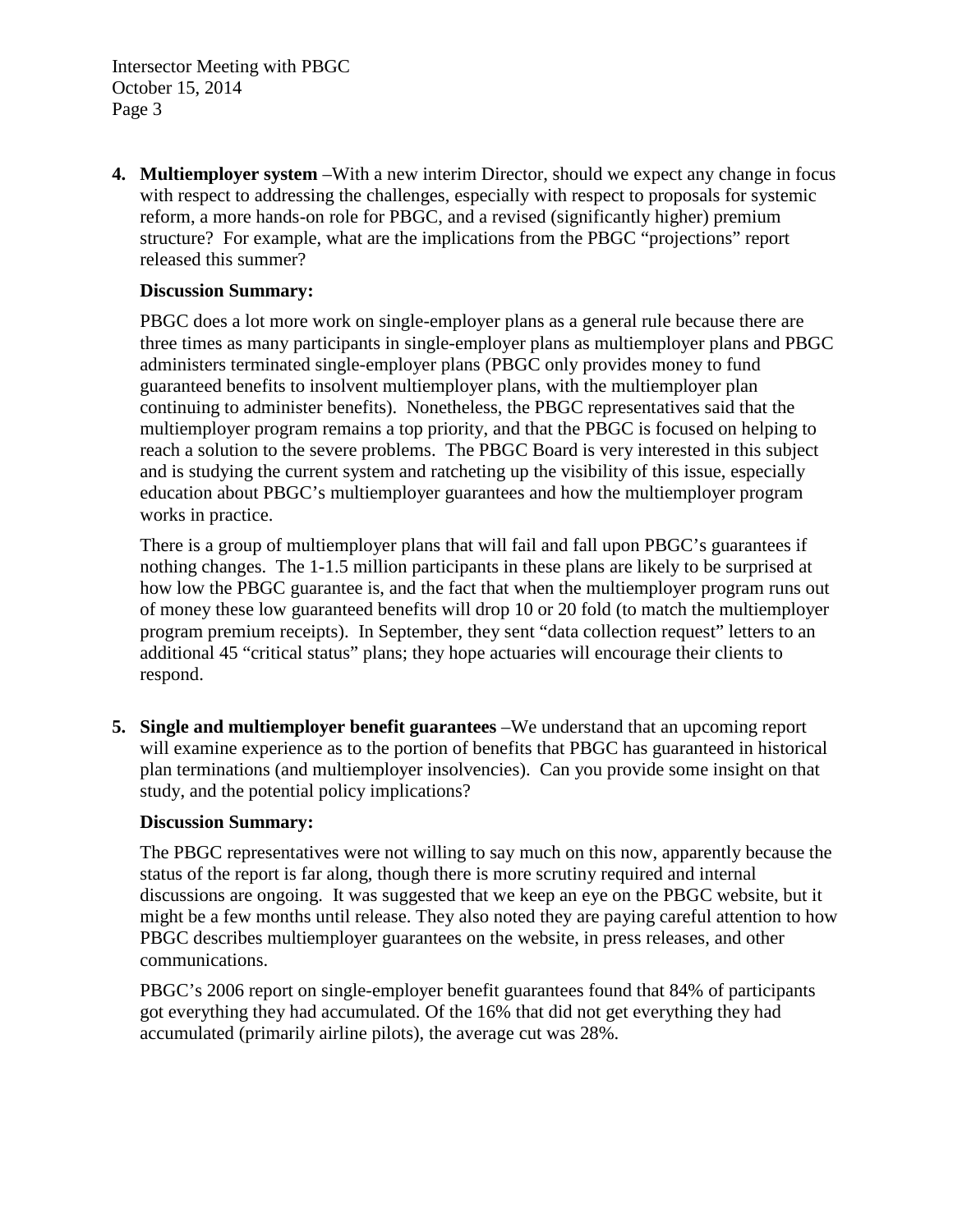**6. Actuarial assumptions review** –At our last meeting, we learned that the PBGC had begun a project to review its plan termination assumptions and will propose changes where appropriate. What is the status of that review?

#### **Discussion Summary:**

The PBGC has a corporation-wide task force that has been identifying all of the assumptions that the PBGC makes, not just in the ERISA section 4044 area, but including, for example assumptions made in developing numbers in the PBGC annual reports, assumptions used to calculate optional forms of benefit for PBGC-trusteed plans, and so forth. The task force has divided the project into phases, and is developing a schedule to study all of these assumptions during a five-year period. Each set of assumptions would then be put on a five-year review cycle. The process will include experience studies, rewriting of regulations as needed, etc. The first two assumptions to be taken up are interest and mortality.

There was some discussion regarding whether the PBGC will move to requiring generational mortality. The PBGC representatives indicated that while that would be desirable in the long-term, there continues to be a question as to whether doing so would be practical. The Intersector Group members indicated that most service providers and valuation systems have the capability to use generational mortality; the PBGC representatives said that the PBGC has some catching up to do in this area so it is unlikely that generational mortality will be required anytime soon, but the select and ultimate plan termination rate approach might become yield curve-based.

**7. Proposed RP-2014/MP-2014 mortality tables** – Has PBGC assessed how its recent mortality experience compares with the proposed tables? If so, can you share your conclusions?

#### **Discussion Summary:**

The PBGC has not yet made such comparisons. The PBGC has shared a 2011 mortality experience study with the Society of Actuaries (SOA), and was asked by the SOA to send breakdowns of that data by "collar," which the PBGC intends to do. PBGC may compare its data to the RP-2014 tables and consider adopting the SOA tables, with set-backs or setforwards to match PBGC experience, if that comparison indicates that it makes sense. [The Society of Actuaries published the final RP-2014 mortality tables and MP-2014 improvement scale on October 27, 2014.]

**8. Risk-transfer data** – PBGC has proposed to "require reporting of certain undertakings to cash out or annuitize benefits for a specified group of former employees" in the comprehensive premium filing. Can you tell us exactly what data you anticipate requiring? Knowing the specifics well in advance of the effective date of the new reporting requirement will enable firms to make sure their systems are capturing the required data elements.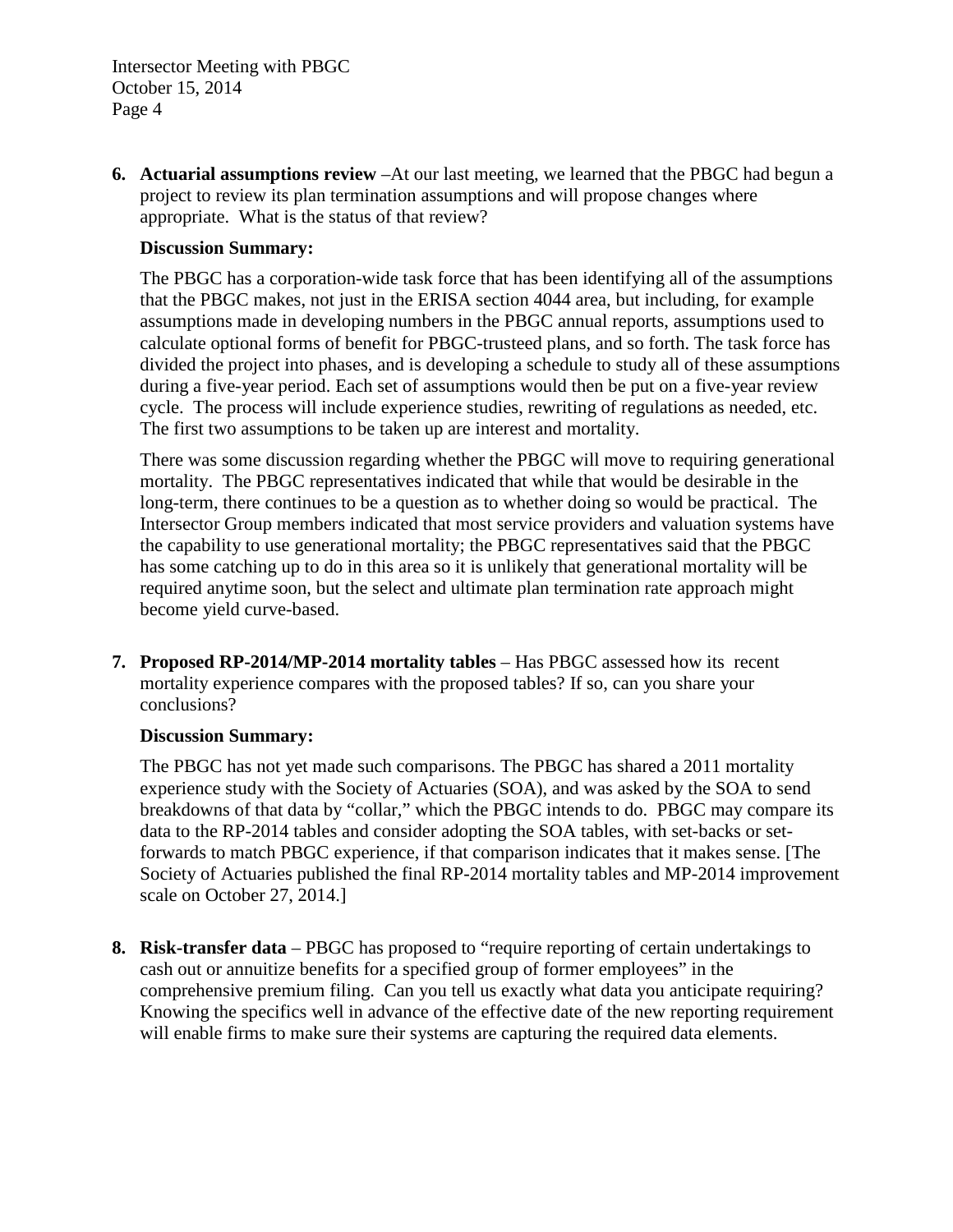#### **Discussion Summary:**

The PBGC representatives indicated that the PBGC is very interested in risk-transfer activity. They are in the process of developing a series of questions to be included in the 2015 premium filings to gauge the prevalence of recent lump sum windows and annuity purchases. They would like this information because the Office of Management and Budget and the Congressional Budget Office are both asking for "lump sum take-up rates" to help in projections of PBGC's financial status. The Government Accountability Office has also been studying de-risking for the last two years.

PBGC shared the draft questions, which are attached at the end of these notes. In the 2015 premium filing, PBGC will ask for the response to include windows closing during the 2014 premium year or during the portion of the 2015 premium year ending 30 days before the 2015 premium filing is submitted (for calendar-year plans, windows closing between January 1, 2014 and September 15, 2015). For future years, the questions will cover activity from 30 days before the prior year's premium filing to 30 days before the current year's filing.

The Intersector Group suggested changing the labels on participant counts requested for lumps sum windows. For example, "eligible to receive lump sum" might be more precise and less open to interpretation — than "offered lump sum" because missing participants are a major problem when lump sum windows are offered to terminated vested participants. For example, if an eligible participant cannot be located before the window closes, was the participant "offered" a lump sum, or not? Similarly, some cashout windows may include mandatory cashouts up to \$5,000, so "number paid out" might be more accurate than "elected lump sum." We also discussed that, due to missing participants, any "take up" rate determined using the numbers reported will understate the proportion of participants who, upon receiving a lump sum offer, are likely to accept it.

**9. HATFA guidance** – Does the PBGC intend to issue further guidance related to the Highway and Transportation Funding Act of 2014 (HATFA)? Issues raised by practitioners that may benefit from further guidance include: (1) the \$15 million threshold for ERISA section 4010 reporting; (2) providing information when a plan is retroactively exempt from section 4010 reporting due to HATFA; and (3) penalty refunds/relief when a plan was late in filing Form 10 or Form 200 but reporting is no longer required due to HATFA.

#### **Discussion Summary:**

The PBGC representatives indicated that guidance would be issued on Friday, October 17 (two days after the meeting) and that it would be flexible: PBGC will not require amendments to past filings or recalculation of at-risk funding targets. If it turns out a sponsor didn't have to file, they need not send in any additional information (such as actuarial valuation reports, which have a later submission deadline). The guidance will not cover situation (3), but the PBGC representatives felt that was probably a hypothetical situation since they had not heard of it occurring; they said that if that situation did occur, the plan sponsor should just call them to discuss. [PBGC indeed issued Technical Update 14-2 two days after the Intersector Group meeting.]